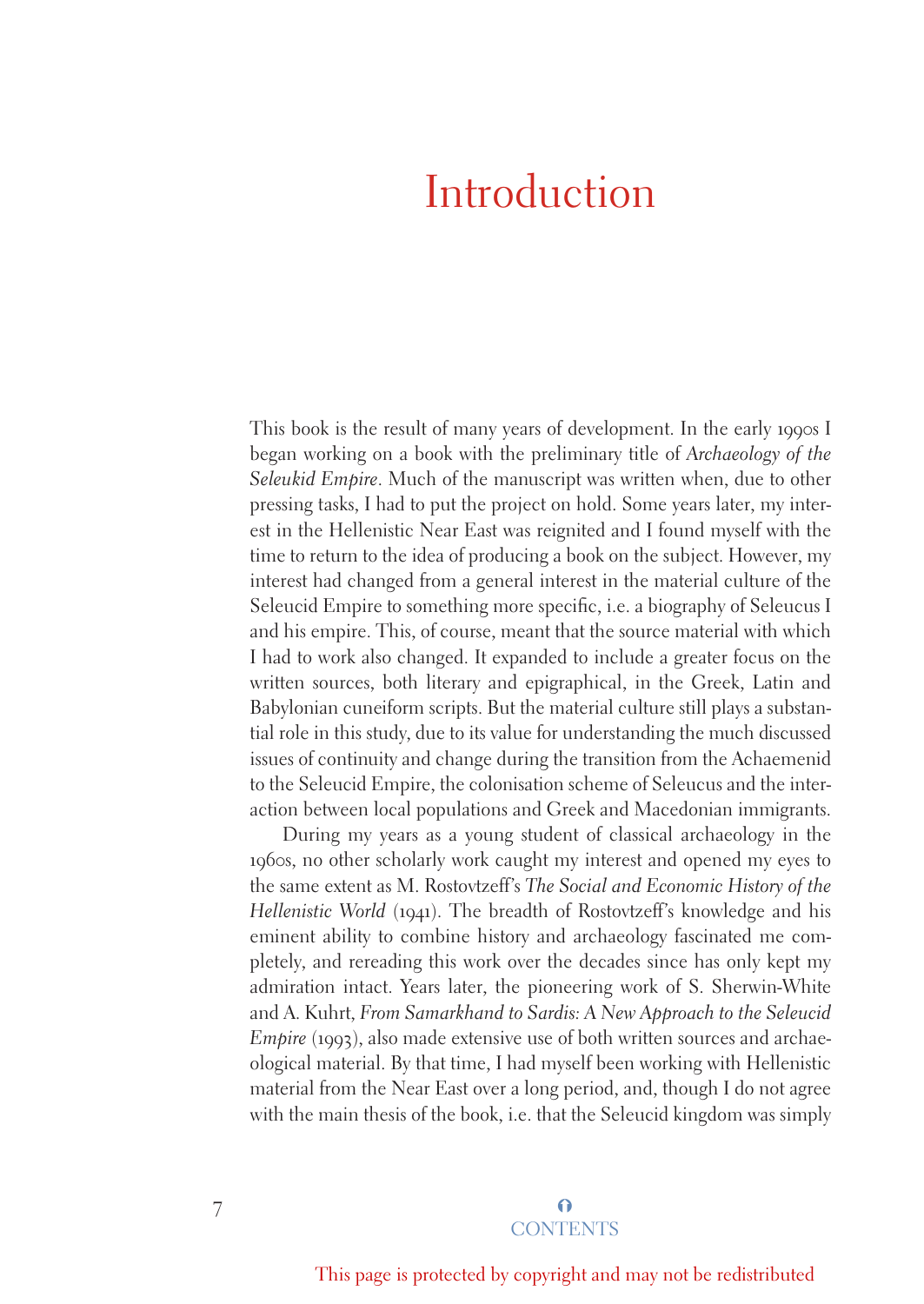a successor of the Achaemenid Empire, it definitely brought new life to the study of the Hellenistic East.

This is not the first biography on Seleucus. Indeed, within the last 50 years, two such books have appeared: A. Mehl, *Seleukos Nikator und sein Reich* (1970) and J.D. Grainger, *Seleukos Nikator* (1990). So what is it that keeps generation after generation of scholars fascinated by Seleucus? The answer may of course vary from person to person, but perhaps Seleucus' life as a whole is the simple answer. From the outset of the chain of events beginning with Alexander's expedition in 333, Seleucus was an unlikely winner of the bid for power following Alexander's death in 323, and was only appointed satrap under the Triparadeisus agreement three years later. Until the culmination of the Babylonian War (see chapter  $\phi$ ) he was not in the same league as Antigonus, Ptolemy or Lysimachus. However, by the end, he was not only the last surviving Diadoch, but he was also undefeated in the great battles between the Diadochs which characterised the period. Later, this led to him being given the surname Nicator.<sup>1</sup> In 301 he contributed decisively to the defeat of Antigonus at Ipsus and in 281 he defeated Lysimachus at Corupedium. By this time, the two combatants were both in their late 70s and had spent most of their adult lives campaigning. Following this last battle, Seleucus wanted to move on to his old homeland, Macedonia, but was murdered shortly after reaching the European mainland (see chapter 5). Thus ended an epoch that had begun with Alexander's anabasis more than 50 years earlier.

## *Written sources*

The literary sources on Seleucus' life are few; in fact, he is the least mentioned of the Diadochs in the preserved Greek and Roman literature. Unlike Ptolemy, he did not himself, as far as we know, leave memoirs or any other written evidence. He seems to have had no Greek historian at his court, as Eumenes and later Antigonus had Hieronymus of Cardia; if he did, no evidence is preserved, apart, perhaps, from a number of myths about Seleucus whose origins are lost in the mists of time. It is possible that Appian used such a source (see below).

Much of the preserved Greco-Roman historical material on the early Hellenistic period is secondary, based on works of earlier Greek authors. This is also the case for the time of Alexander and his Successors. Our

 $\Omega$ **CONTENTS** 

<sup>1</sup> For example, an inscription in Magnesia from the time of Antiochus III (OGIS 233; see also chapter 8).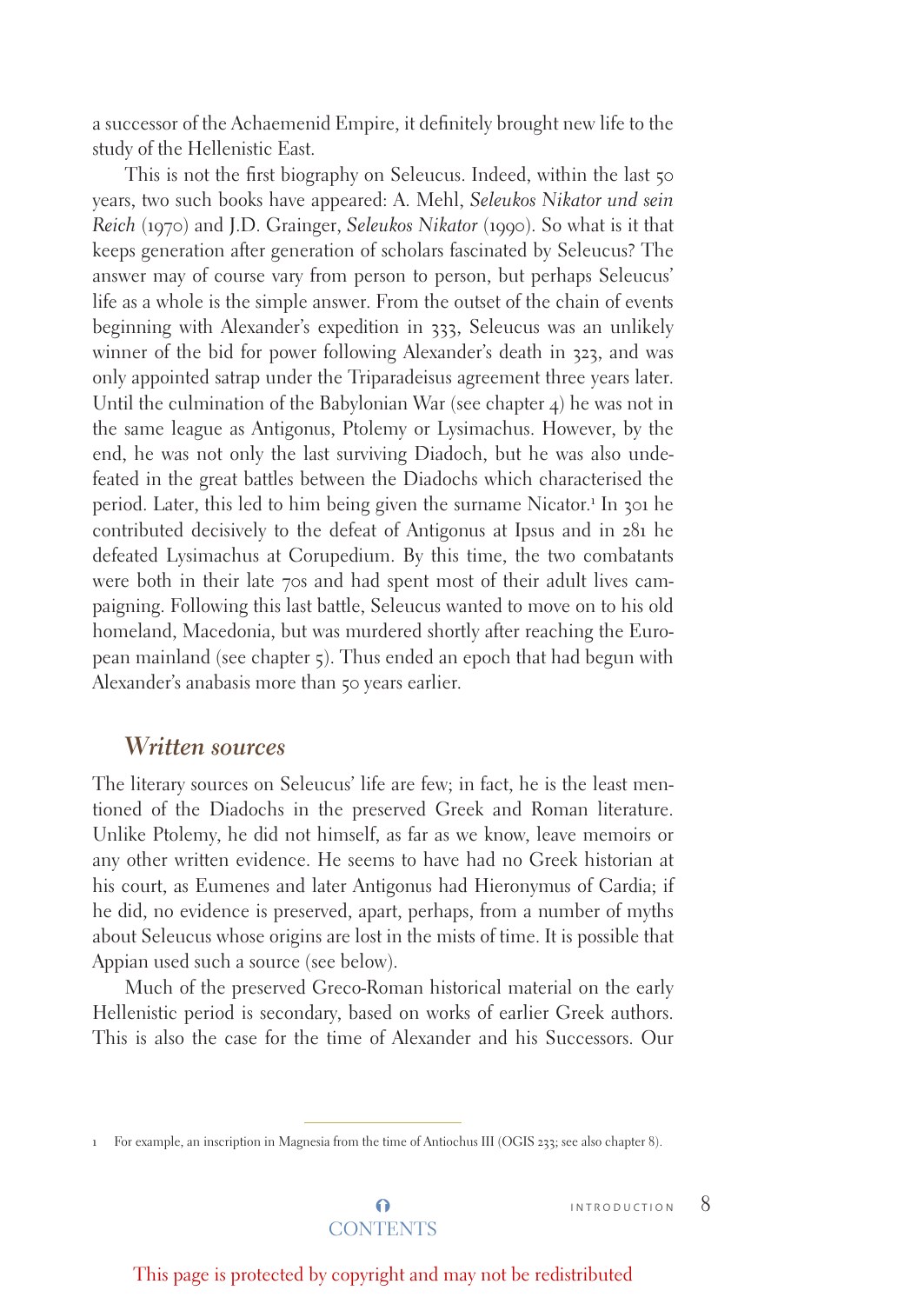best source for the latter is Arrian's *Alexander's Anabasis*. 2 Arrian explicitly states that he has based his work on those of two contemporary eyewitness sources: on the 'memories' of Ptolemy and Aristobulus, who was probably an engineer or architect. He also notes when he has used the official Royal Diaries, the so-called *Ephemerides.*<sup>3</sup> In his preface, Arrian presents the following argument:

'Wherever Ptolemy son of Lagus and Aristobulus son of Aristobulus have both given the same accounts of Alexander son of Philip, it is my practice to record what they say as completely true, but where they differ, to select the version I regard as more trustworthy and also better worth telling. In fact other writers have given a variety of accounts of Alexander, nor is there any other figure of whom there are more historians who are more contradictory of each other, but in my view Ptolemy and Aristobulus are more trustworthy in their narrative, since Aristobulus took part in King Alexander's expedition, and Ptolemy not only did the same, but as he himself was a king, mendacity would have been more dishonourable for him than for anyone else; again both wrote when Alexander was dead and neither was under any constraint or hope of gain to make him set down anything but what actually happened.'4

When reading Arrian, one clearly notes a change in the narrative. In the first books on Alexander's three great battles against Darius until he leaves Susa (III.16), the style is rather stiff, with stress on the names of high-ranking officers; for this part, one could imagine that Ptolemy used the Royal Diaries (*Ephemerides*).5 After the stay in Susa (book III.17 onwards), the narrative becomes much more lively, often with a focus on Ptolemy himself. It is quite possible that from this point onwards Ptolemy often relied on his own diaries. Arrian also wrote a work titled *Events after Alexander.* Hieronymus was probably the main source for this,<sup>6</sup> but, sadly, only fragments are preserved.

The main literary source for the period after the death of Alexander is Diodorus Siculus, who wrote a *Bibliotheca Historica* in 40 volumes between 60 and 30 BC; books I–V and XI–XX survive. Books XVIII–XX

**9** INTRODUCTION

<sup>2</sup> For Arrian and his work, see Cartledge, P. in Romm and Mensch, XIII–XXVIII (2012); also Baynham, E. ibid. 325–32; Bosworth 1988.

<sup>3</sup> For a discussion of their origin, see Bosworth 1988, 157–84.

<sup>4</sup> Translation P.A. Brunt, Loeb 1976.

<sup>5</sup> Also, Hammond is of the opinion that Alexander's Diaries were accessible to Ptolemy, probably being kept in Alexandria (1988, 17).

<sup>6</sup> Walbank 1988, 96.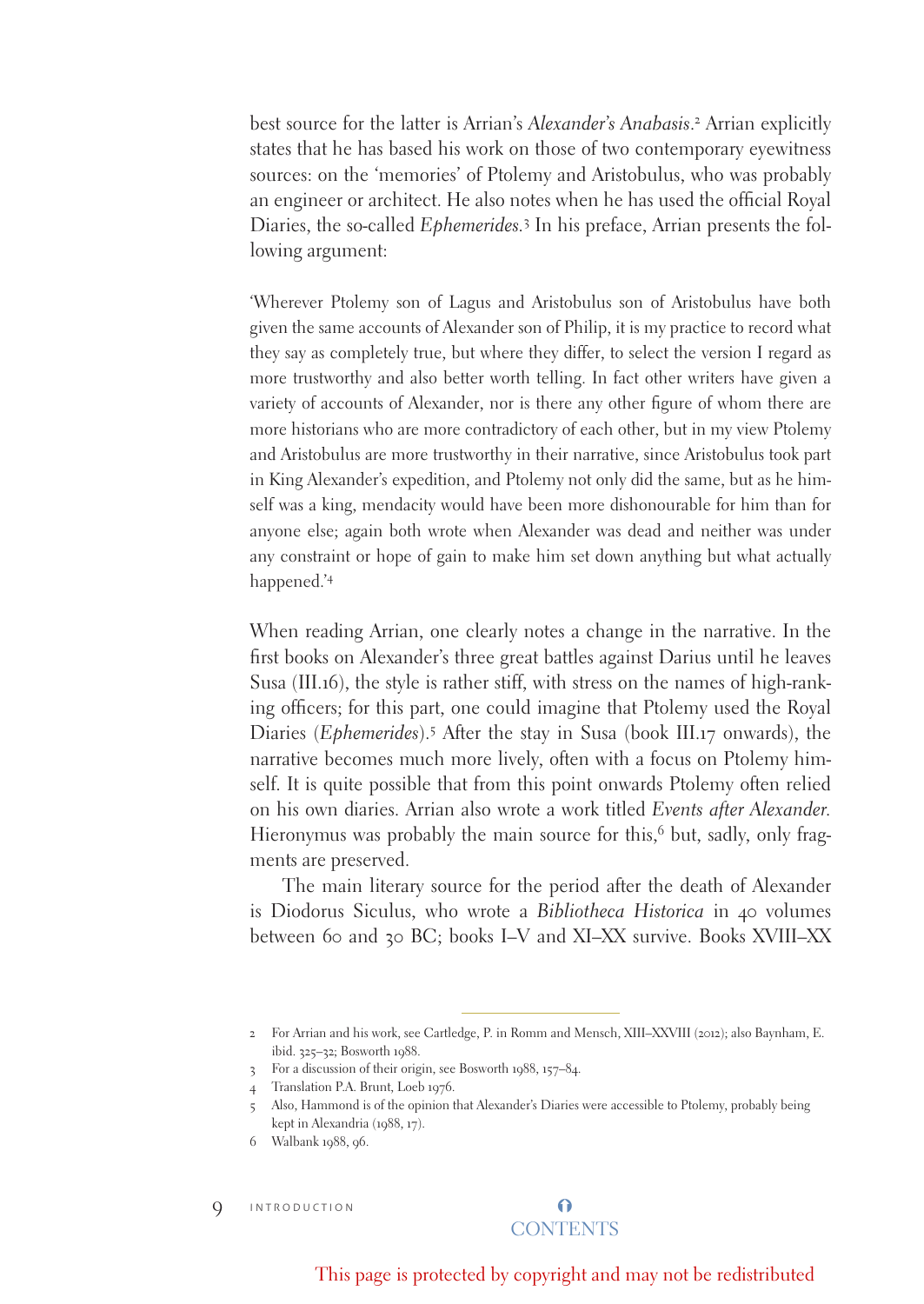and the preserved fragments of book XXI7 treat the time of the Diadochs. These books clearly form a unified section that differs from the preceding book XVII.<sup>8</sup> For this period, Diodorus' main source was undoubtedly Hieronymus of Cardia, who held high posts under Eumenes, Antigonus and Demetrius and his son Antigonus Gonatas, and wrote a *History of the Successors* (see Diod. Sic. XVIII. 42.1), of which only a few fragments are preserved. In Antiquity his style was considered tedious and unreadable in large parts (Dionysius Hal. C*omp.* 4.3 = *FGrH* 154 T12).

Diodorus' value as a source has often been questioned by modern historians, and, in contrast to Arrian, he makes no references to his sources. However, one should not underestimate the enormous value that his work presents, being the only preserved nearly complete and detailed work on the period of the Diadochs. His work is structured so as to present separately events in Asia and Europe (divided into Greek and Roman parts) for each year – more or less.9 His main source for Asia seems to have been Hieronymus of Cardia, a contemporary of the Diadochs who wrote a history of the period 323–272. He first served Eumenes, then Antigonus, Demetrius and at the end Antigonus Gonatanas.

Plutarch, in his *Parallel Lives* written around and after AD 100 (Plutarch died in AD 120), undoubtedly also draws on Hieronymus in his *Lives of Eumenes and Demetrius*. However, due to the subject, it informs us of Seleucus only in relation to Demetrius' life.

Our sources for the last period of Seleucus' life are scanty. The loss of most of Diodorus' book XXI is particularly frustrating, since, in this book, Seleucus, who at this point in the narrative had direct connections with political development close to the Mediterranean and went on to become a principal character on the political scene over the course of the next two decades, must have been much more visible than in preceding sections.

Another comprehensive work on Alexander and the period of the Diadochs was the *Historiae Philippicae* of Pompeius Trogus (a historian of the Augustan period). However, this is known only from excerpts adopted by a number of Christian authors and an epitome by Justin. In book XV there is a longer passage on Seleucus, mainly concerning the myths that came to be told about him (see chapter 7) and his campaign to India; books XVI– XVII, which cover the whole period, form the only continuous narrative from Ipsus to the death of Seleucus.

 $\Omega$ **CONTENTS** 

<sup>7</sup> Diodorus' books XXI–XL are only preserved in fragments in Photius and Byzantine excerpts.

<sup>8</sup> See Hornblower 1981, 32–9.

<sup>9</sup> For a discussion of the sources for the Diadoch period, see, e.g., Billows 1990, Appendix 1.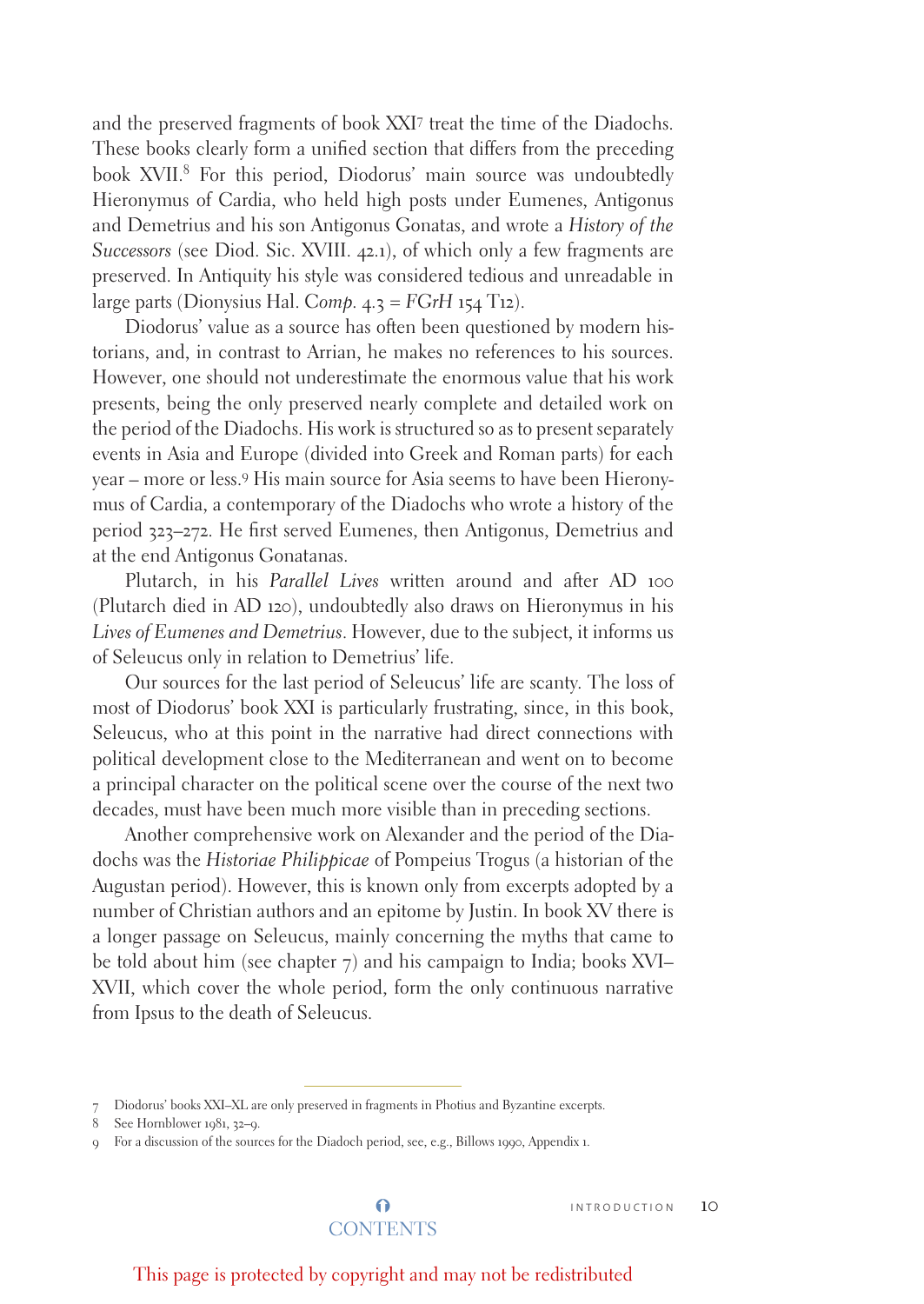Of particular importance for the last phase of Seleucus' life is Memnon's history of Heraclea Pontica, his native city. This work, probably written in the first century AD, is preserved only in an epitome of Photius. Memnon seems to have used as his source the historian Nymphis, who in the middle of the third century wrote a work called *Concerning Alexander and his Descendants*, together with two other works, all preserved in fragments only. Memnon's work offers, in particular, information on the very last period of Seleucus' life, on Lysimachus' death, on the months after the battle at Corupedium and on the murder of Seleucus by Ptolemy Keraunus.

Appian's *Syrian Wars*, part of his *Roman History* written in the middle of the second century AD, is the source that focuses most directly on the life of Seleucus, in a digression on how the Macedonians had conquered Syria (App. *Syr*. 52–61). Appian's history is a mix of a short presentation on political history and what he calls prophecies. He stresses Seleucus' achievements as city founder, something about which the other sources tell us very little. He also relates in detail the story of Antiochus falling in love with Stratonice and how this developed. Clearly, Appian took much of this from one or more sources that may have been written at the Seleucid court.

The Greek historian Polybius wrote his *Histories*, covering the period 264–146, as a contemporary eyewitness to a significant part of the period. In his narrative of the fifth Syrian war between Antiochus III and Ptolemy V of Egypt, he includes (V.67) the convention between Seleucus, Lysimachus and Cassander after Ipsus (see chapter 5).

Pausanias, the indefatigable traveller, who wrote his *Description of Greece* in the second century AD, is little appreciated by historians but of great interest to archaeologists. Characteristic of his descriptions of sites in Greece are long passages telling of myths or historical figures or events. Thus, in his description of the Agora in Athens he details a number of bronze statues in front of the stoa poikile, including one of Solon 'and, a little farther away' one of Seleucus, whose future prosperity was 'foreshadowed by unmistakable signs'. Pausanias continues with a narrative of Seleucus' life, covering in particular the last months of his life and his death.

A source that is unfortunately preserved only in fragments is that written by the Babylonian priest Berossus, who composed a history of Babylonia in Greek dedicated to Antiochus I (*FGrH* 680 T2). None of the preserved fragments concerns the Hellenistic period.

As to Greek epigraphical sources, very few from Seleucus' time are preserved, and, for this reason, I have included in this book a number from the

11 INTRODUCTION

### $\Omega$ **CONTENTS**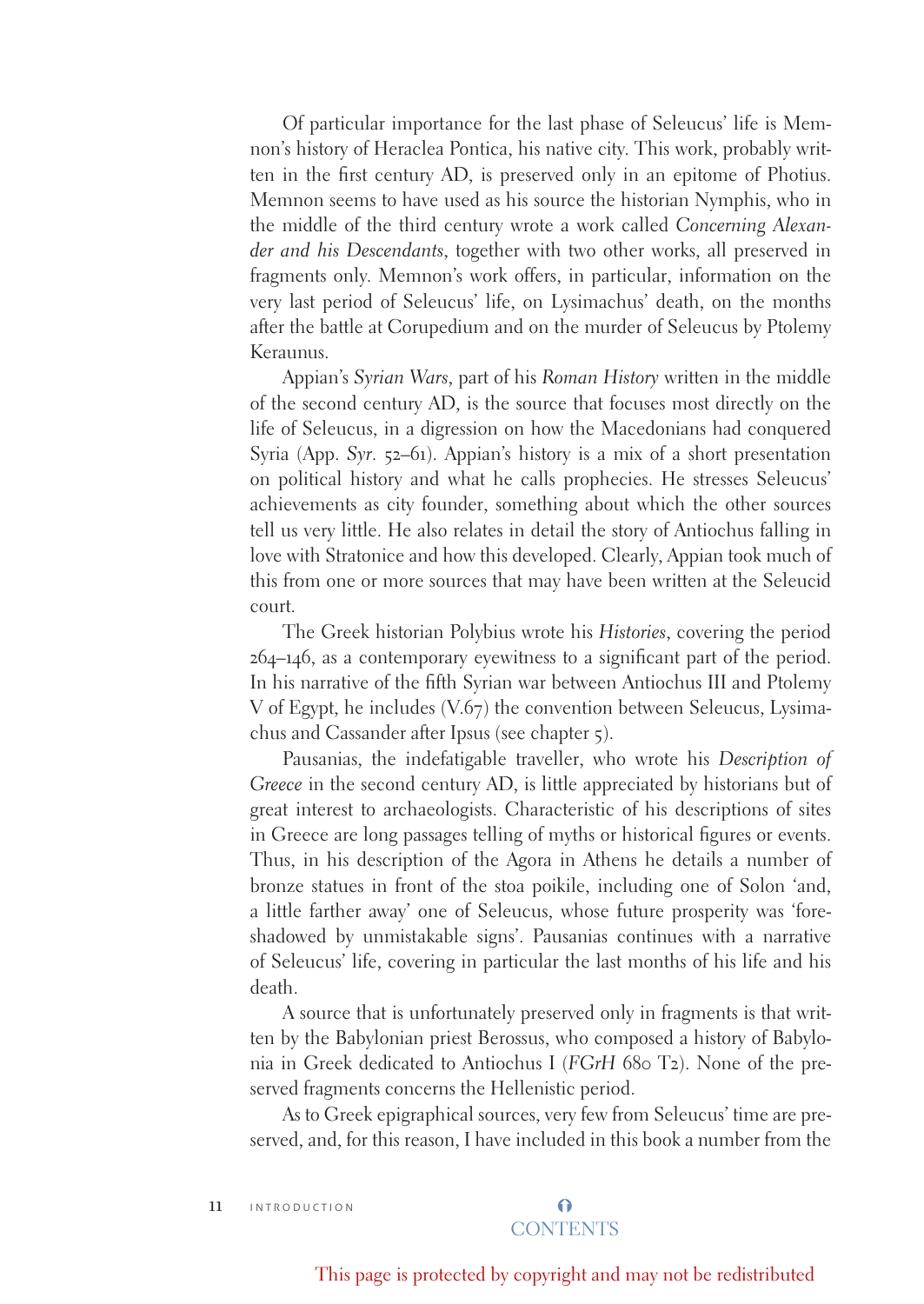times of Antigonus and Antiochus (in particular in chapter 6 on administration). The majority are from Asia Minor.

Of the Babylonian sources,10 the most important are the *Babylonian Chronicles of the Hellenistic period.*11 These take the form of cuneiform tablets written during the Seleucid period by Babylonian scribes of the Esagil temple in Babylon, probably using the historical information sometimes included in the *Astronomical Diaries* (see below) as their principal source. The main text concerning the time of Seleucus is written on one tablet, now broken into two pieces (ABC 10/BCHP  $\alpha$ ),<sup>12</sup> which offers us glimpses of the period when Seleucus became satrap of Babylonia and is particularly important regarding the so-called Babylonian War, which is not even mentioned by Diodorus. The tablet has also reopened the question of chronology from the time of the agreement of Triparadeisus until the end of Antigonus' war with Eumenes. Another tablet, BCHP 9, concerns the last months of the king's life.13

The *Astronomical Diaries* has been edited by Sachs and Hunger. Particularly relevant is their Vol I, covering the period 652–262. Apart from astronomical information, the *Diaries* also report on prices of commodities, river levels and historical events. The *Babylonian King Lists* are lists of kings and the lengths of their reigns, one from Babylon and one from  $Uruk<sup>14</sup>$ 

## *The material sources*

The quantity of archaeological evidence from the time of Seleucus and his son Antiochus has grown significantly in recent years due to a number of important excavations. In chapter 8, on Seleucus as coloniser, I focus on a number of sites in order to present cities that were probably founded by him or his son, with the following question in mind: was there a specific layout characteristic of these cities? Chapter 9 deals with the material culture of different parts of the kingdom. It is important, of course, to realise

14 See Boiy 2011.

<sup>10</sup> For cuneiform documentation on the history of the Diadoch period, see Boiy 2013.

<sup>11</sup> For an introduction to the *Babylonian Chronicles*, see Waerzegger 2012.

<sup>12</sup> The tablet is about 17 cm long and 6–6.5 cm wide. It probably had four columns of text: two on the obverse and two on the reverse, of which column 2 on the obverse and column 1 on the reverse are lost. ABC stands for the edition of Grayson; BCHP for the online edition of Finkel and van der Spek.

<sup>13</sup> Two non-joining fragments of a tablet. For both tablets I have used Finkel's and van der Spek's online presentation and translations<https://www.livius.org/sources/about/mesopotamian-chronicles/> In the most recent online update it is announced that the book Finkel, I.L and R.J. van der Spek and R. Pirngruber. *Babylonian Chronographic Texts from the Hellenistic Period* will appear in 2020.